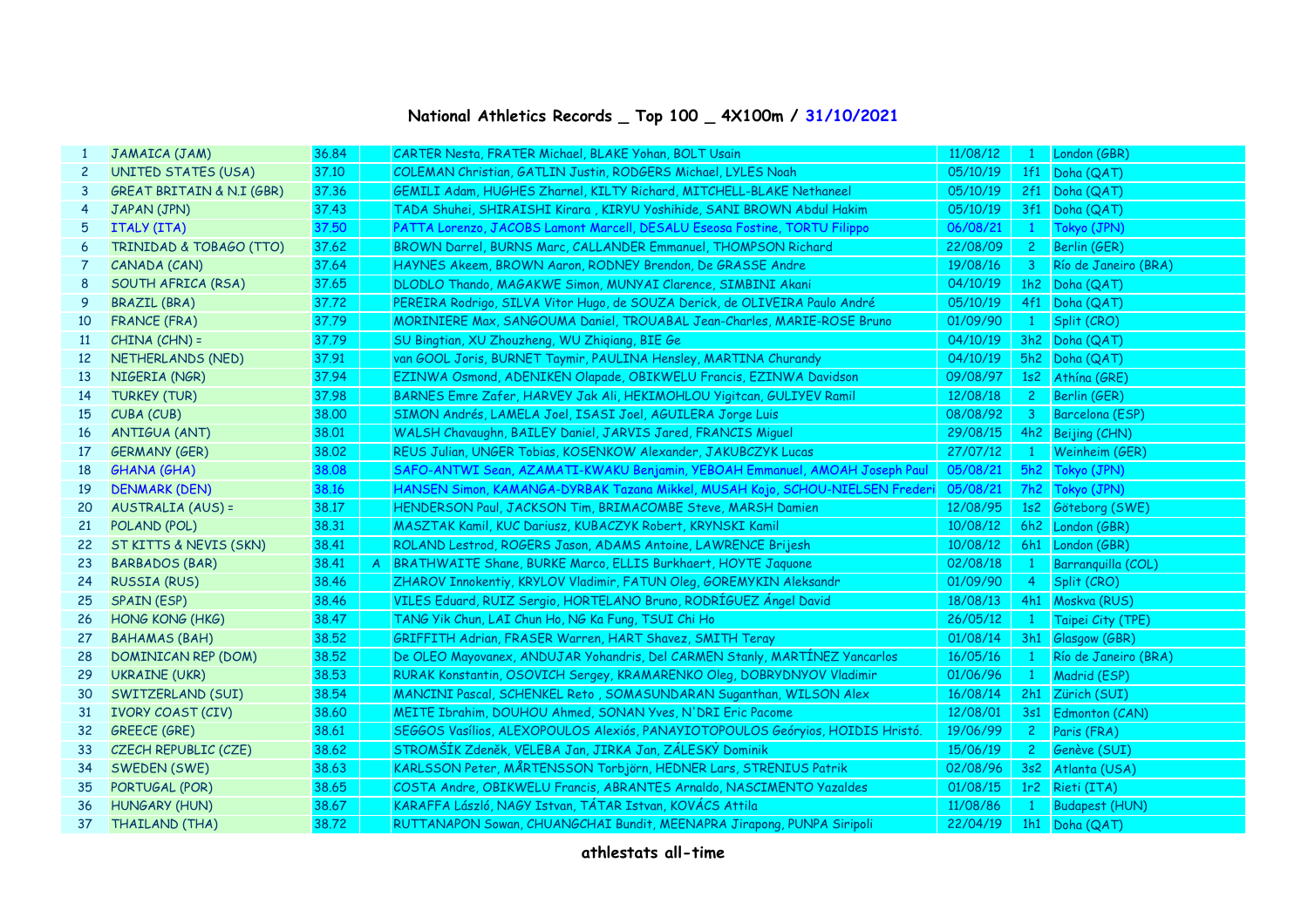| 38 | KOREA (SOUTH) (KOR)         | 38.74 |                | OH Kyung-Su, CHO Kyu-Won, KIM Kuk-Young, YEO Ho-Su-Ah                               | 06/07/14 | $\mathbf{1}$   | Jinhua (CHN)                |
|----|-----------------------------|-------|----------------|-------------------------------------------------------------------------------------|----------|----------------|-----------------------------|
| 39 | <b>CHINESE TAIPEI (TPE)</b> | 38.76 |                | WEI Tai-Sheng, WANG Wei-Hsu, YANG Chun-Han, CHENG Po-Yu                             | 25/05/19 |                | 1h2 Taipei City (TPE)       |
| 40 | <b>INDONESIA (INA)</b>      | 38.77 |                | FADLIN Mhd, ZOHRI Lalu Muhamad, RIMBAWAN eko, NEGARA Bayu Kerta                     | 30/08/18 |                | 2 Jakarta (INA)             |
| 41 | <b>ISRAEL (ISR)</b>         | 38.81 |                | RAFEL Yaar, JABLONKA Gideon, KAFRI Tommy, PORKHOMOVSKIY Aleksandr                   | 28/08/99 |                | 3h2 Sevilla (ESP)           |
| 42 | INDIA (IND)                 | 38.89 |                | Molla Rahamatulla, Sathya Suresh, Naseema Manzile Shameer Mon, Qureshi Abdul Najeeb | 12/10/10 | 3 <sup>1</sup> | New Delhi (IND)             |
| 43 | SIERRA LEONE (SLE)          | 38.91 |                | LISK Pierre, GANDA Thomas, THOMAS Josephus, TURAY Sanusi                            | 02/08/96 | 5s1            | Atlanta (USA)               |
| 44 | <b>FINLAND (FIN)</b>        | 38.92 |                | RANTALA Eetu, AHIFORS Otto, LEHTONEN Oskari, PUROLA Samuel                          | 12/08/18 | 6 <sup>1</sup> | Berlin (GER)                |
| 45 | ZIMBABWE (ZIM)              | 38.95 |                | KAMUNGEREMU Dickson, TSUMBA Tatenda, VAMBE Itai, MAKUSHA Ngoni                      | 30/03/19 |                | 1f1 Gaborone (BOT)          |
| 46 | NORWAY (NOR)                | 38.96 |                | RAMIREZ Fernando, ERTZGAARD John, IVAR Per, MOEN Geir                               | 21/06/97 | $2^{\circ}$    | Monaco (MON)                |
| 47 | COLOMBIA (COL)              | 38.97 | $\overline{A}$ | VALOYES Bernardo, PALOMEQUE Diego A., CHARA Jessi, RENTERIA Jhonny A.               | 07/06/18 | $\mathbf{1}$   | Cochabamba (BOL)            |
| 48 | SAUDI ARABIA (KSA)          | 38.98 |                | AL-SAKER Khalifa, ATA MUBARAK Mubarak AL-YAMI Salem Mubarak, al-SAFFAR Jamal        | 28/03/02 | $\mathbf{1}$   | Qatif (KSA)                 |
| 49 | BULGARIA (BUL) =            | 38.99 |                | PAVLOV Pavel, IVANOV Vladimir, KARANYOTOV Ivaylo, PETROV Petar                      | 01/08/80 | 6 <sup>1</sup> | Moskva (RUS)                |
| 50 | <b>MAURITIUS (MRI)</b>      | 38.99 |                | CASQUETTE Arnaud, MILAZAR Eric, AUGUSTIN Fernando, BUCKLAND Stéphane                | 11/08/01 | 3h4            | Edmonton (CAN)              |
| 51 | NEW ZEALAND (NZL)           | 38.99 |                | ROBERTS Dallas, FALEALILI David, DOLPHIN James, DONALDSON Chris                     | 20/11/05 | $\mathbf{1}$   | Sydney (AUS)                |
| 52 | <b>VENEZUELA (VEN)</b>      | 39.01 |                | CHIRINOS Jermaine, RAMÍREZ Arturo, RIVAS Diego, ACEVEDO José                        | 10/06/12 | $2^{\circ}$    | Barquisimeto (VEN)          |
| 53 | <b>BOTSWANA (BOT)</b>       | 39.01 |                | MOTUKISI Charles, THEBE Baboloki, MOTHIBI Karabo, TALANE Xholani                    | 30/03/19 |                | 2f1 Gaborone (BOT)          |
| 54 | PUERTO RICO (PUR)           | 39.04 |                | AMALBERT Marcos, RODRIGUEZ Carlos, HOLSTON Marquis, LOPEZ Miquel                    | 04/09/11 |                | 7h2 Daegu (KOR)             |
| 55 | <b>QATAR (QAT)</b>          | 39.05 |                | ABBAS, AL-SHEEB, YOUSSEF S., MUBARAK Saad                                           | 09/08/97 | 4h4            | Athína (GRE)                |
| 56 | <b>BELGIUM (BEL)</b>        | 39.05 |                | BONGELO Nathan, FERRO Anthony, BEYENS Kristof, de BAERDEMAEKER Xavier               | 30/08/03 |                | 4h2 Paris Saint-Denis (FRA) |
| 57 | SRI LANKA (SRI)             | 39.08 |                | EASHAN Himasha, AMBEPITIYA Shehan, MUTHUMUNI Vinoj, DE SILVA Vinoj                  | 14/04/18 | 6 <sup>1</sup> | Gold Coast (AUS)            |
| 58 | PHILIPPINES (PHI)           | 39.11 |                | LOPENA Anfernee, BAGSIT Archand Christian, CRAY Eric, BERAM Trenton                 | 25/08/17 | $\mathbf{3}$   | Kuala Lumpur (MAS)          |
| 59 | CYPRUS (CYP)                | 39.12 |                | SKENDER, MARCOULIDES, KATSANTONIS P., ZISIMIDES Y                                   | 18/06/97 | 3 <sup>7</sup> | Bari (ITA)                  |
| 60 | <b>AUSTRIA (AUT)</b>        | 39.16 |                | SCHÜTZENAUER Martin, LACHKOVICS Martin, GRIESSER Thomas, PÖSTINGER Christoph        | 25/06/96 | $\mathbf{1}$   | Luzern (SUI)                |
| 61 | <b>MEXICO (MEX)</b>         | 39.17 |                | GALLEGOS Heber, MORENO Ivan Eduardo, RAMÍREZ César, ALANIS Juan Carlos              | 28/08/17 | $\overline{4}$ | Taipei City (TPE)           |
| 62 | ROMANIA (ROU)               | 39.18 |                | HOMIUC Florian, TERPEZAN Alexandru, NEAGOE Ionut, REZMIVES Petre                    | 14/07/18 | 2 <sup>1</sup> | Erzurum (TUR)               |
| 63 | <b>SLOVENIA (SLO)</b>       | 39,20 |                | PREDANIC Rok, OSOVNIKAR Matic, FRIDRIH Boštjan, ŽUMER Jan                           | 22/06/02 | $1 -$          | Sevilla (ESP)               |
| 64 | NAMIBIA (NAM)               | 39.22 |                | TJIVIJU Even, KAANJUKA Hitjivirue, GURIRAB Dantago, URI-KHOB Jesse Devin            | 15/09/15 | $2^{\circ}$    | <b>Brazzaville (CGO)</b>    |
| 65 | SINGAPORE (SIN)             | 39.24 |                | Calvin Kang Li Loong, Gary Yeo Foo Ee, Lee Cheng Wei, Mohd Amiruddin Jamal          | 12/06/15 | $2^{\circ}$    | Singapore (SGP)             |
| 66 | CAMEROON (CMR)              | 39.25 |                | NGAPOUT F. BENGONO S., BATANGDON J., TOUKENE-GUEBOGO C.                             | 28/08/99 |                | 5h2 Sevilla (ESP)           |
| 67 | <b>GUATEMALA (GUA)</b>      | 39.25 |                | BLANCO N., MENESES, MENESES, TINOCO                                                 | 30/07/00 | $1 -$          | La Habana (CUB)             |
| 68 | <b>IRELAND (IRL)</b>        | 39.26 |                | MCADOREY J., RYAN G., COMYNS T., BRIZZELL P.                                        | 29/09/00 |                | 4h3 Sydney (AUS)            |
| 69 | <b>MALAYSIA (MAS)</b>       | 39.27 |                | HANAFI Muhammad Haiqal, NYEPA Jonathan, MANAP Badrul Hisyam Abd., KENNEDY Nixson    | 25/08/17 | $\overline{4}$ | Kuala Lumpur (MAS)          |
| 70 | <b>KAZAKHSTAN (KAZ)</b>     | 39.30 |                | YAZYNIN, BOROV, MURAVYOV V., SAVIN V.                                               | 31/05/88 |                | Sochi (RUS)                 |
| 71 | ZAMBIA (ZAM)                | 39.31 |                | HAZEMBA Chidamba, KASINDA Brian, KAFUNDA Titus, SIAME Sydney                        | 14/09/15 |                | 3h2 Brazzaville (CGO)       |
| 72 | LATVIA (LAT)                | 39.32 |                | MURAŠOVS G., RAZMUSS R., TONE J., ABOLINŠ A.                                        | 18/06/83 |                | Moskva (RUS)                |
| 73 | SENEGAL (SEN)               | 39.36 |                | SECK C., MBAYE A. M., LOUM S., LOUM O.                                              | 15/07/92 |                | Nice (FRA)                  |
| 74 | OMAN (OMA)                  | 39.36 |                | AL-BALUSHI Moh., AL-HARTHI Barakat M., AL-SAADI Moh. O., AL-SAIFI Ammar             | 23/04/19 | 3              | Doha (QAT)                  |
| 75 | <b>KENYA (KEN)</b>          | 39.40 |                | KIMARU S., MUTEGI A., BARASA S., SOI K.                                             | 30/07/10 | $\overline{4}$ | Nairobi (KEN)               |
| 76 | <b>BELARUS (BLR)</b>        | 39.44 |                |                                                                                     | 13/07/91 |                | Kyiv (UKR)                  |
| 77 | GAMBIA (GAM)                | 39.44 |                | JOBE Sengan, SEY Momodou, JOOF Alieu, CAMARA Ebrima                                 | 28/08/19 | $\overline{4}$ | Rabat (MAR)                 |